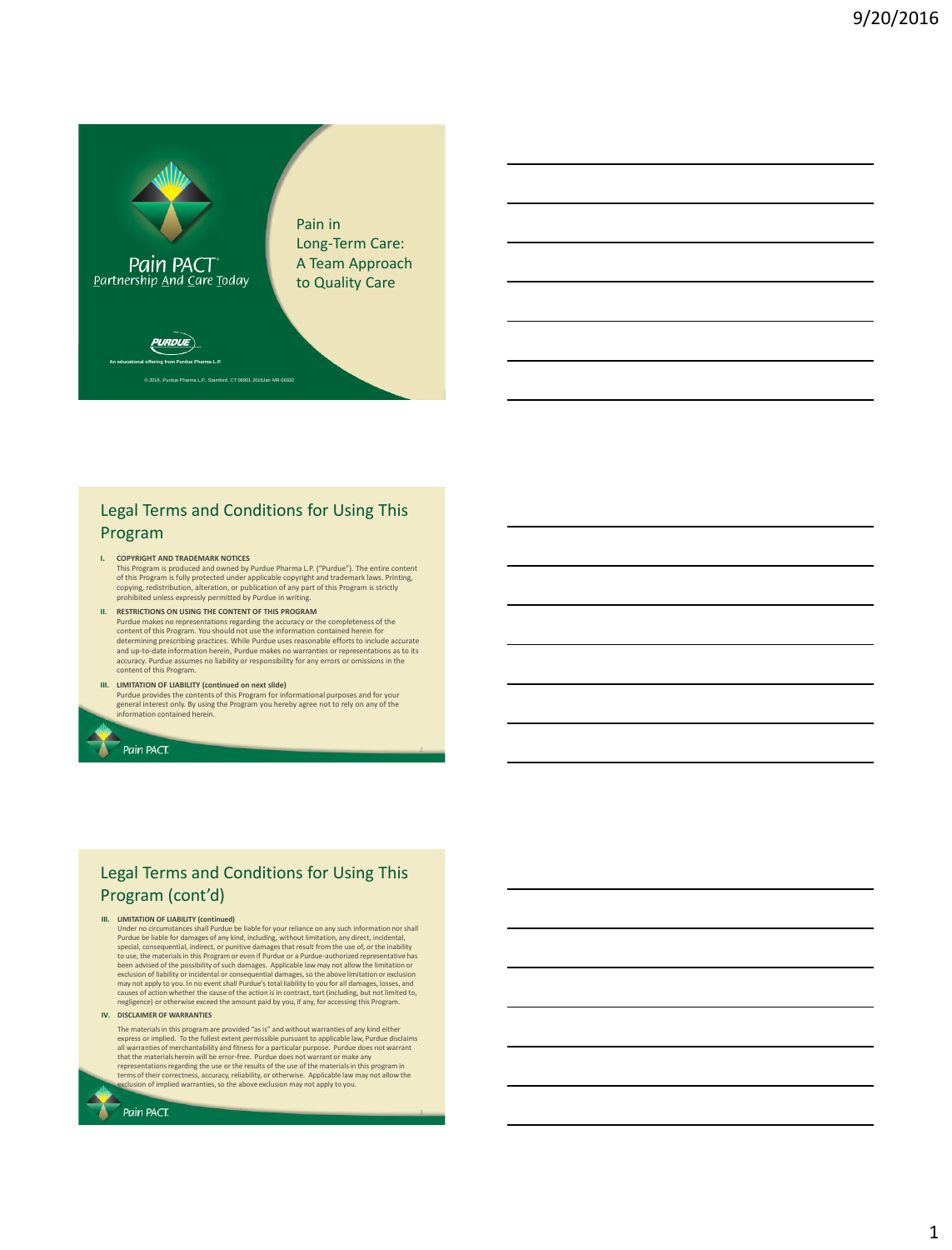### Objectives

- Describe the prevalence of pain among older people
- Incorporate an interdisciplinary approach into the planning of care for the resident with pain
- Identify key components of quality pain care, including screening, assessment, and management

### What is Pain?

Pain PACT.

Pain PACT.

• *Pain:* "An unpleasant sensory and emotional experience associated with actual or potential tissue damage or described in terms of such damage."

IASP. IASP taxonomy: pain terms. Available at: http://www.iasp-pain.org/Taxonomy#Pain. Accessed November 29, 2015.

6

# Pain in Older Adults

- Pain is prevalent among older people.<sup>1,2</sup> – 25%-50% of community-dwelling older adults<sup>2</sup> – up to 80% of residents in long-term care facilities<sup>3</sup>
- Older adults with cognitive impairment receive less pain medication than those who are able to communicate, despite equal incidence of painful illness.<sup>4</sup>
- Most health conditions associated with aging carry a substantial burden of pain.<sup>2</sup>
- Multiple factors contribute to poor pain management; failure to recognize and assess pain is primary.1-4

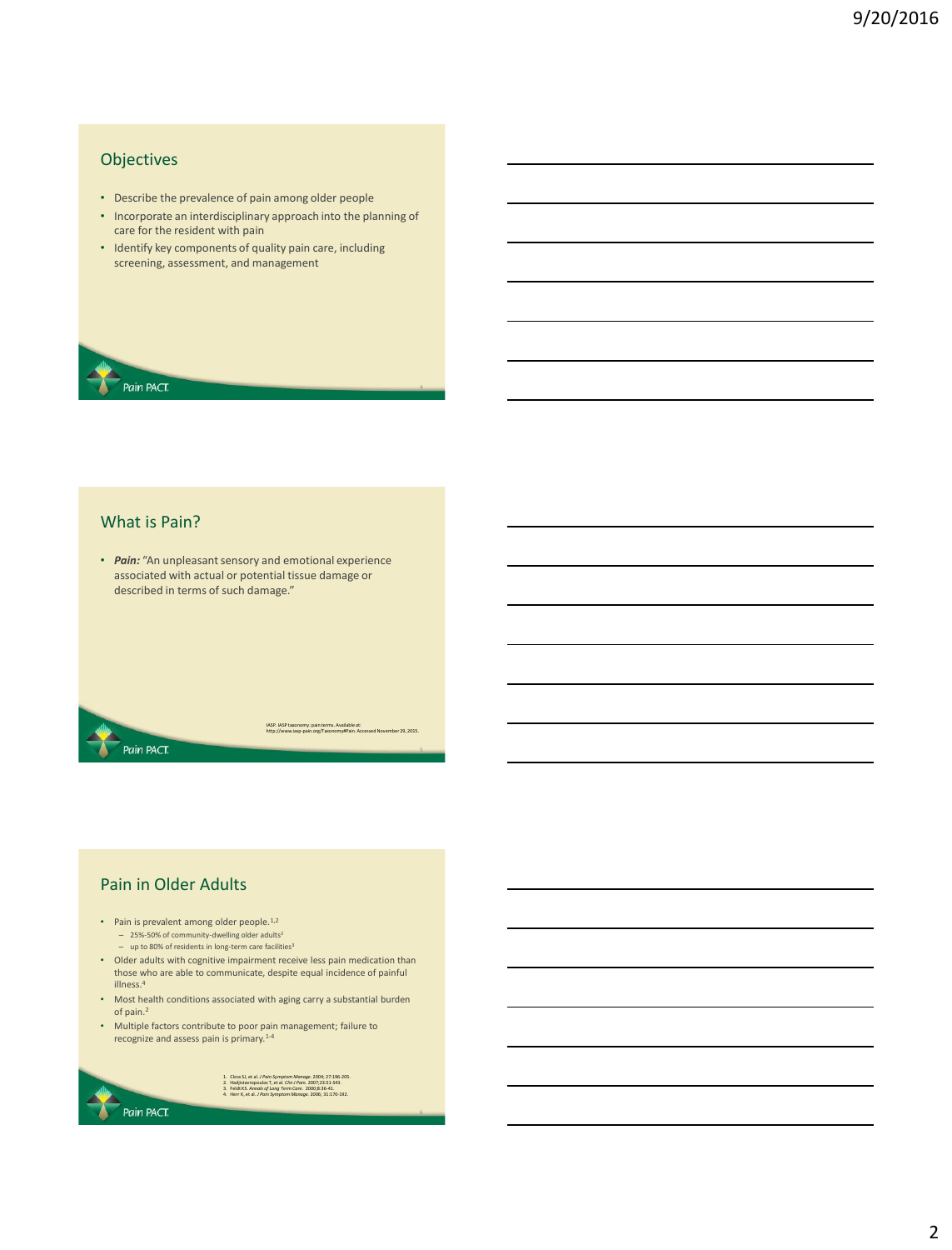# What Are The Consequences of Failing to Assess Pain?

# Multiple Factors Potentially Influence and/or Are Influenced by Pain

Pain PACT



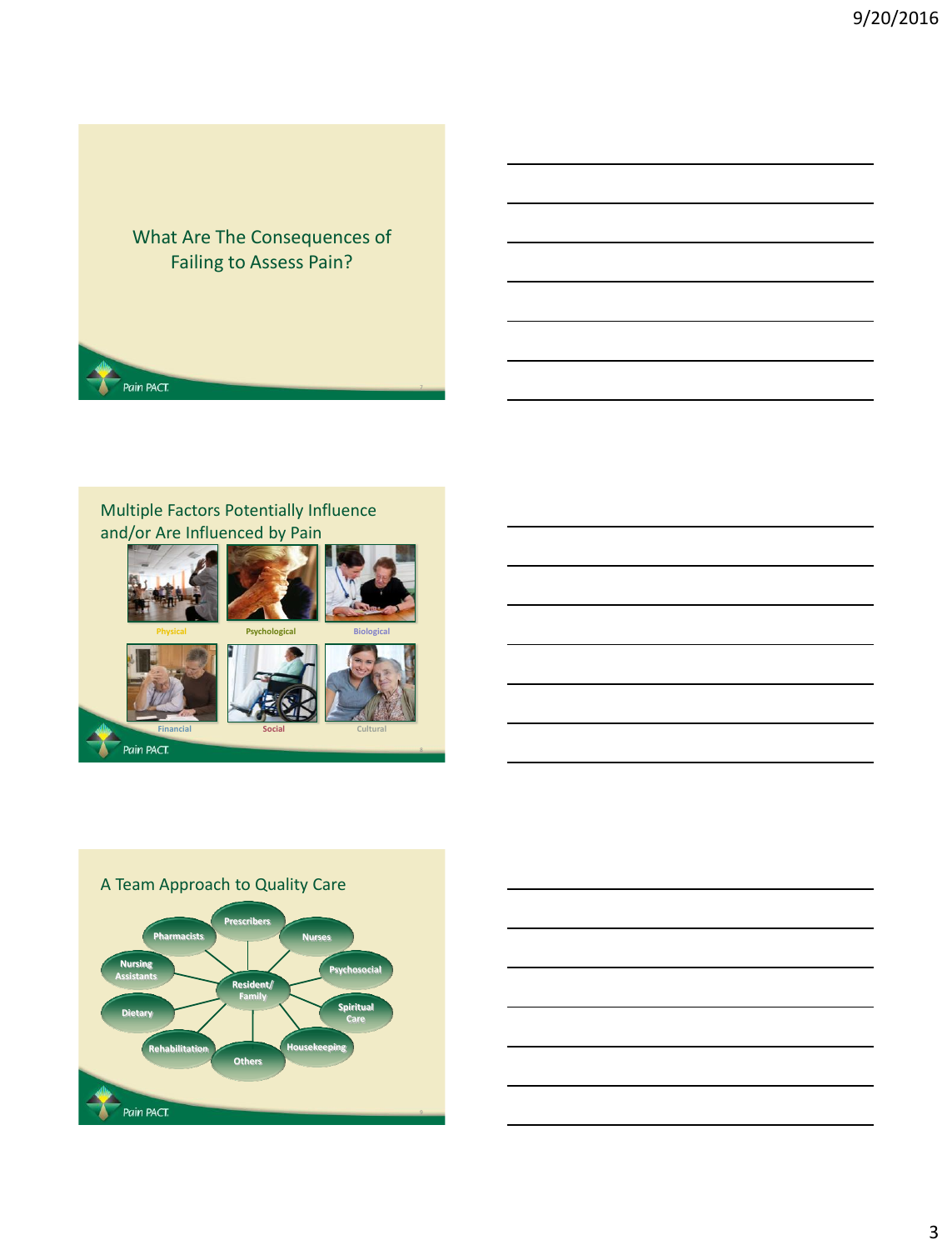# Steps to Achieve Quality Care<sup>1,2</sup>

- Establish Goal:
	- Each resident with pain will maintain or achieve the highest possible level of well-being

"Centers for Medicare & Medicaid Services. *Quality of care guidance at F309. C*MS 2009.<br>"American Geriatrics Society Panel on the Pharmacological Management of Persistent Pain in<br>- Older Persons. J Am Geriatr Soc. 20

Centers for Medicare & Medicaid Services. *Quality of care guidance at F309*. CMS 2009.

- Make pain a priority for all team members
- Screen to determine if the resident has been, or is, experiencing pain
- Comprehensively evaluate the pain
- Identify circumstances when pain can be anticipated and/or prevented
- Develop and implement a plan

### Screening

Pain PACT.

- Upon admission
- On a regular basis

Pain PACT.

- With a change in condition
- Anytime pain is anticipated or suspected

### Assessment Overview<sup>1,2</sup>

- Complete a comprehensive assessment
- Utilize self-report whenever possible
- Utilize surrogate reporting if necessary
- Ask simple yes/no questions
- Observe for pain-related behaviors at rest and during movement • Search for potential causes of pain



- Distinguish type(s) of pain
- Document initial and ongoing assessment

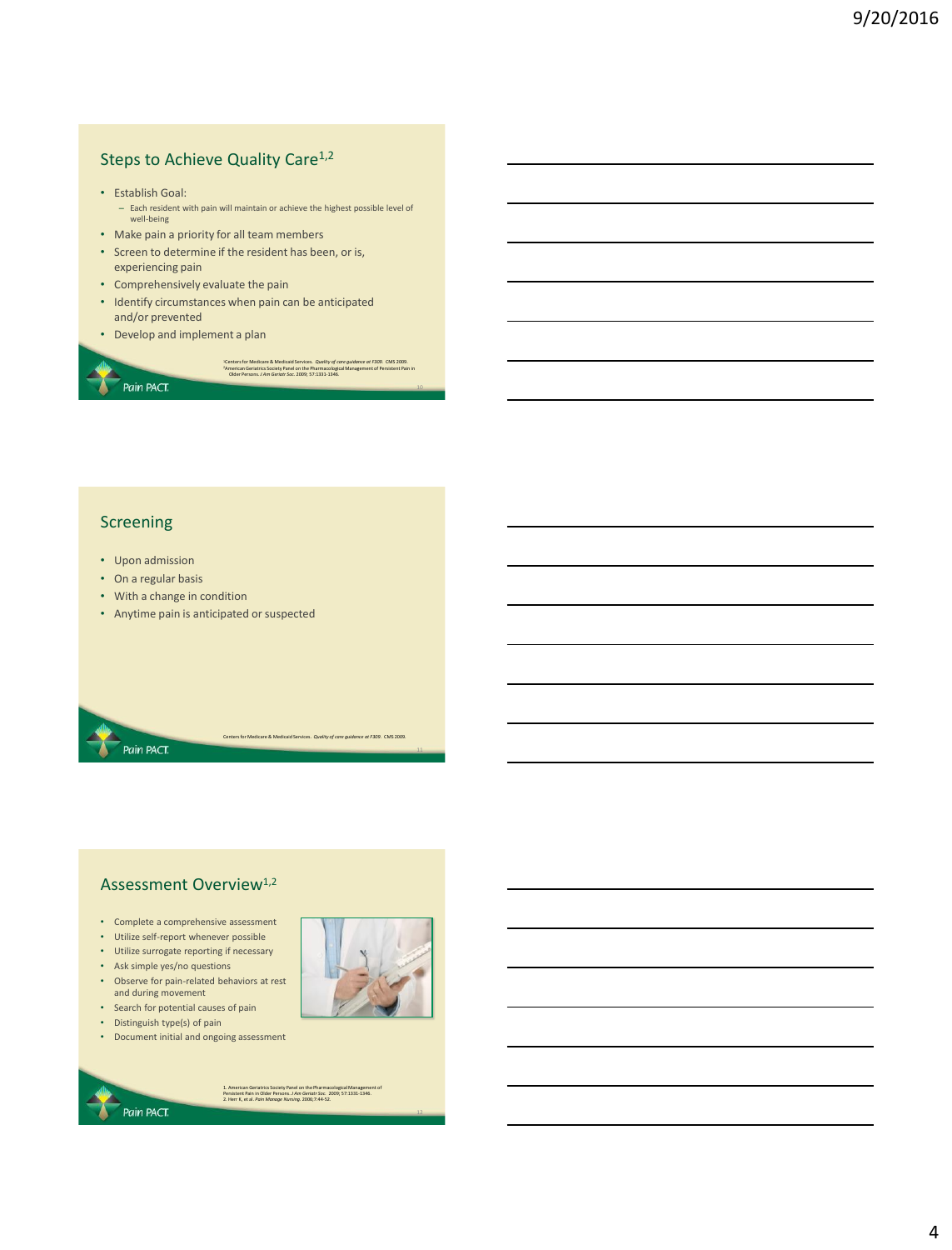# Anticipate and Prevent Pain

- A medical diagnosis commonly associated with pain (e.g., osteoarthritis, cancer)
- Activities and procedures (dressing changes, movement, physical therapy, etc.) that may cause pain
- Incorporate preventative measures, both pharmacologic and/or nonpharmacologic, in the plan of care
- Offer reassurance to resident that pain will be prevented/minimized to the extent possible during activities and procedures

Centers for Medicare & Medicaid Services. *Quality of care guidance at F309*. CMS 2009.

13

15

### Pain PACT.

## Develop and Implement a Plan<sup>1,2</sup>

- Care plan should include etiology, type & severity of pain, needs, risks, and goals
- Address underlying cause when possible
- Follow a rational, step-wise approach
- Use pharmacologic and/or non-pharmacologic interventions
- Manage the pain and/or try to prevent the pain consistent with the resident's goals
- Monitor the resident for: – Effectiveness
	- Adverse consequences/side effects



## Knowledge Check – True or False?

- Almost all long-term care residents have predisposing factors for developing pain; therefore, a high index of suspicion regarding pain is warranted.
- Multiple factors contribute to poor pain management; failure to recognize and assess pain is primary.
- The best indicator of pain is the nurse's observation.
- Even in the presence of mild or moderate cognitive impairment, a pain assessment can be made using simple questions.
- It takes an interdisciplinary team to manage pain.

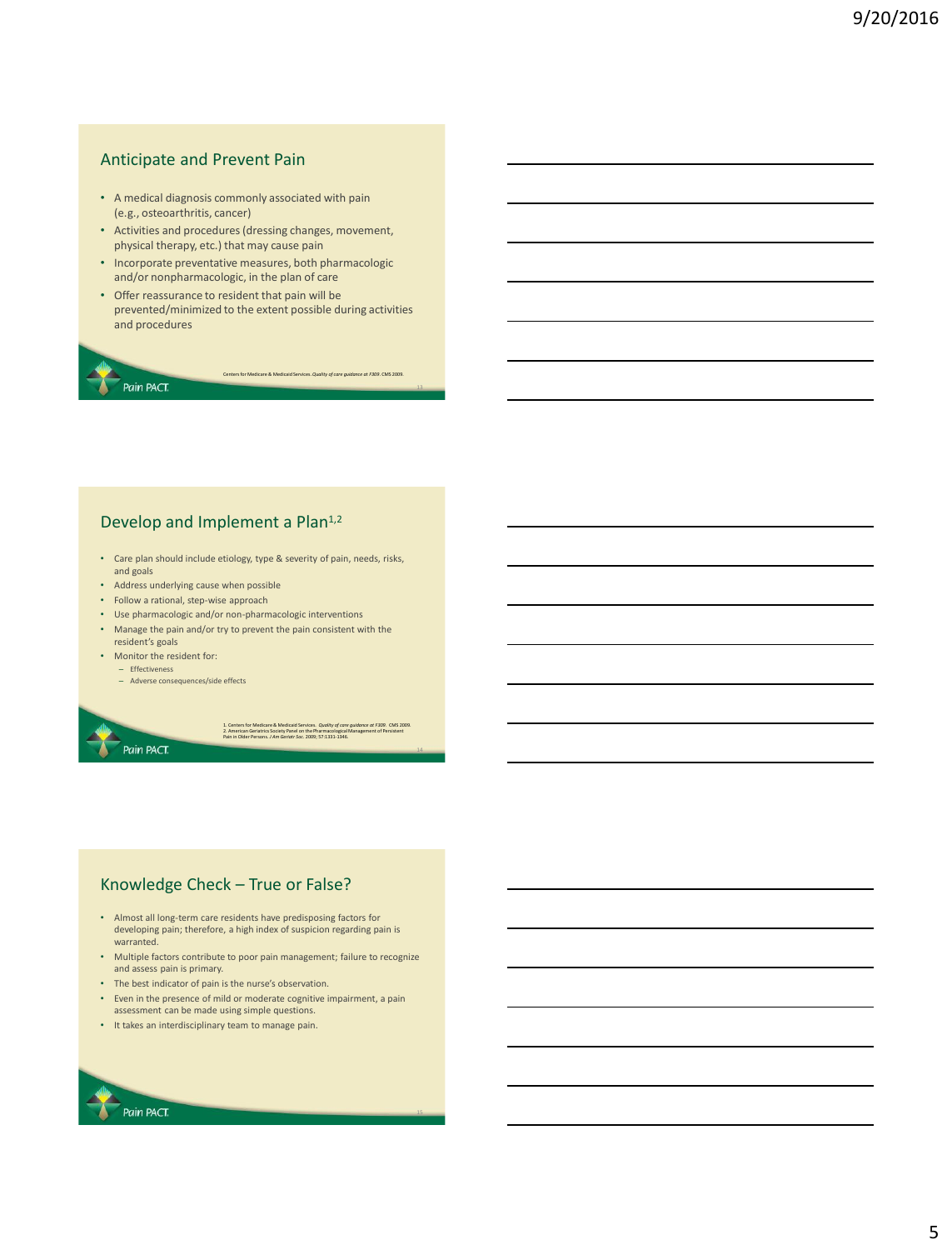### Bottom Line

*"Each resident must receive and the facility must provide the necessary care and services to attain or maintain the highest practicable physical, mental, and psychosocial well-being, in accordance with the comprehensive assessment and plan of care."*

re & Medicaid Services. *Quality of care guidance at F309*. CMS 2014.

16

*Quality of care guidance at F309* 





# Legal Terms and Conditions for Using This Program

- **I. COPYRIGHT AND TRADEMARK NOTICES**  This Program is produced and owned by Purdue Pharma L.P. ("Purdue"). The entire content<br>of this Program is fully protected under applicable copyright and trademark laws. Printing,<br>copying, redistribution, alteration, or pu
- **II. RESTRICTIONS ON USING THE CONTENT OF THIS PROGRAM** Purdue makes no representations regarding the accuracy or the completeness of the<br>content of this Program. You should not use the information contained herein for<br>determining prescribing practices. While Purdue uses reason and up-to-date information herein, Purdue makes no warranties or representations as to its accuracy. Purdue assumes no liability or responsibility for any errors or omissions in the content of this Program.
- III. LIMITATION OF LIABILITY (continued on next slide)<br>Purdue provides the contents of this Program for informational purposes and for your<br>general interest only. By using the Program you hereby agree not to rely on any of information contained herein.

Pain PACT.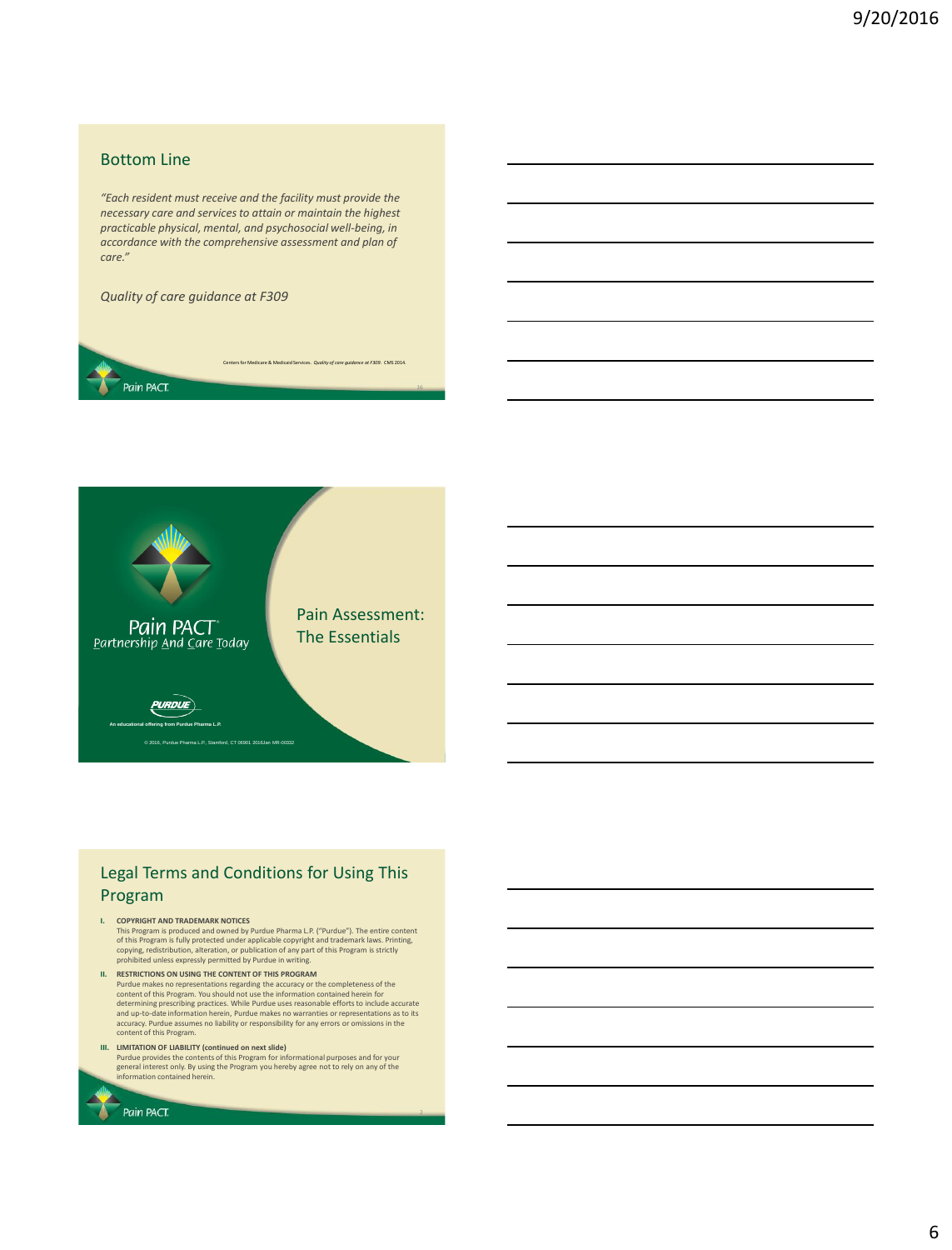# Legal Terms and Conditions for Using This Program (cont'd)

III. LIMITATION OF LIABILITY (continued be liable for your reliance on any such information nor shall<br>Purdue be liable for damages of any kind, including, without limitation, any direct, incidental,<br>Purdue be liable for da

### **IV. DISCLAIMER OF WARRANTIES**

The materials in this program are provided "as is" and without warranties of any kind either<br>express or implied. To the fullest extert permissible pursuant to applicable law, Purdue disclaims<br>all warranties of merchantabi

Pain PACT.

### **Objectives**

- Discuss care implications of key components of the initial and ongoing pain assessment.
- Apply assessment data to goal establishment and etiologybased care.

Pain PACT.

### Test Your Knowledge

Which of the following statements regarding pain assessment are true?

• Providing appropriate pain care requires a thorough multidimensional assessment

- A physical examination is not necessary as pain is subjective
- Pain care goals should be set and evaluated regularly

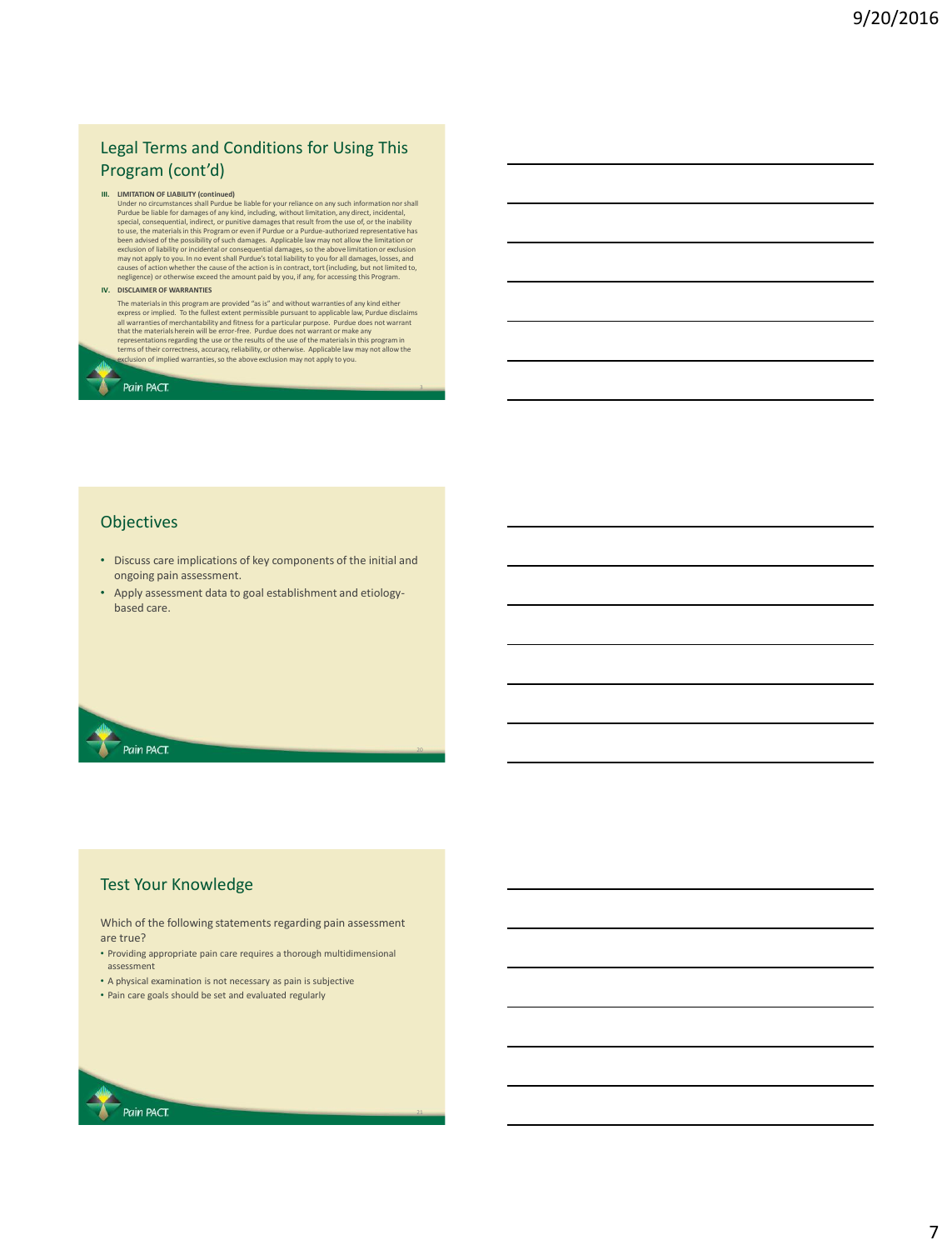### Initial Pain Assessment

- Physical examination $1,2$ 
	- − Suspected pathophysiology of pain
	- − Assessment of neurologic or
	- musculoskeletal changes
- Diagnostic evaluation $1,2$ 
	- − May include X-ray, MRI, CT scan,
		- neurologic or pharmacologic tests
- − Disease-specific assessments





### Assessment of Chronic Pain<sup>1,2</sup>



- Aggravating and relieving factors
- 

### Pain PACT.

| s | Neurological, musculoskeletal<br>changes         |
|---|--------------------------------------------------|
|   | <b>Other Considerations</b>                      |
|   | Well-being, activity and<br>psychosocial factors |
|   | <b>Function</b>                                  |
|   | Quality of life                                  |
|   | Free with a world intentional                    |

# Addiction History and Risk Factors

1. Breivik H, et al. *Br J Anaesth.* 2008;101(1):17-24. 2. McCarberg B, et al. *Pain Practice.* 2008;8(6):423-432.

## Initial Pain Assessment: PQRST Mnemonic

### **Provocation.** What triggers pain?

**Quality.** How would the pain be described? (e.g., sharp, dull, throbbing, burning, aching, etc.)

**Region**. Where does the pain occur?

**Severity**. How intensely would residents rate the pain? (e.g., ratings "on average," "at worst," "at its least," and "now")

**Temporal**. When does the pain occur?

Pain PACT.

- Acute, recurrent, chronic Onset (e.g., with exercise, with contact, at night)
- 
- Course (e.g., how long does it last?) Fluctuation (e.g., does it come and go with medication cycle, daily routine, variation in therapy, etc.)

McCarberg B, et al. *Pain Practice.* 2008;8(6):423-432.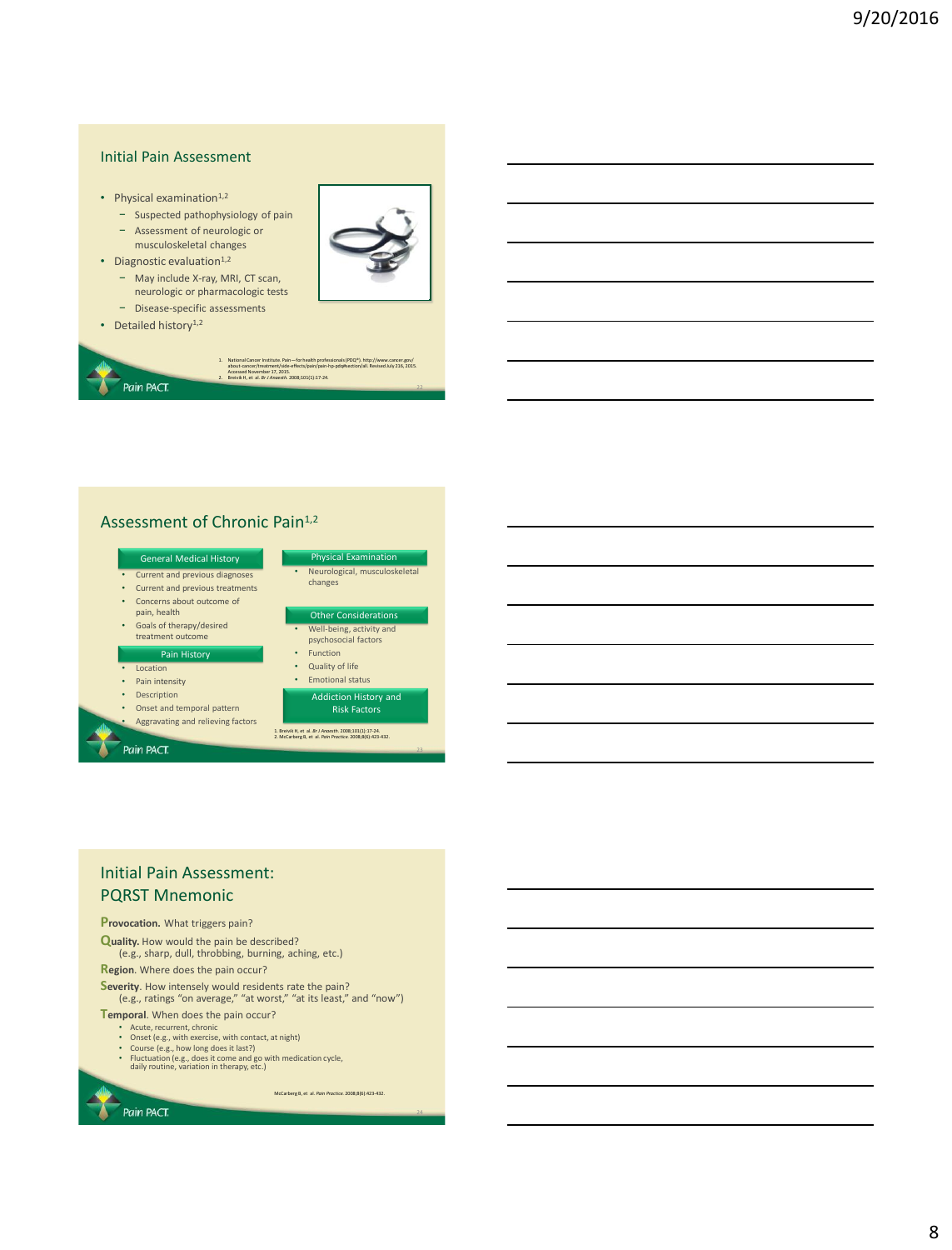# Differences Between Acute and Chronic Pain

| <b>Characteristics</b>               | <b>Acute Pain</b>                                                                                    | <b>Chronic Pain</b>                                                                                   |
|--------------------------------------|------------------------------------------------------------------------------------------------------|-------------------------------------------------------------------------------------------------------|
| <b>Temporal features</b>             | Recent onset; expectation of short<br>duration (e.g., days or weeks)                                 | Remote, often ill-defined onset;<br>duration unknown or >3 to 6<br>months                             |
| Intensity                            | Variable                                                                                             | Variable                                                                                              |
| <b>Associated affect</b>             | Anxiety or irritability may occur<br>when pain is severe                                             | Irritability or depression may arise                                                                  |
| Associated pain-related<br>hehaviors | Pain behaviors may occur when pain<br>is severe (e.g., moaning, rubbing)                             | May or may not show visible<br>indication of pain (e.g., may have<br>learned comfortable positions)   |
| <b>Associated features</b>           | May have signs of sympathetic<br>hyperactivity when pain is severe<br>(e.g., sweating, hypertension) | May develop vegetative signs<br>(e.g., lassitude, anorexia, weight<br>loss, insomnia, loss of libido) |

# Tools to Measure Pain Intensity

• Unidimensional Pain Scales<sup>1,2</sup>

- Numeric rating scale
- Verbal rating scale
- Visual analog scale Symbolic faces scale
- Multidimensional Pain Scales<sup>1</sup>
	-
	- Brief Pain Inventory (BPI) McGill Pain Questionnaire (MPQ)
	- Other assessments (e.g., quality-of-life assessment)

1. Breivik H, et al. *Br J Anaesth*. 2008;101(1):17-24. 2. McLafferty E, et al. *Nurs Stand.* 2008;22:42-46. Pain PACT.

**Worst pain imaginable**

**None Mild Moderate Severe**

H<del>||||||</del>

**0 1 2 3 4 5 6 7 8 9 10**

**No pain**

# McGill Pain Questionnaire (Short-Form)

| <b>Type</b>       |                   | Mild | Moderate                                                                  | <b>Severe</b> |                |                               |          |
|-------------------|-------------------|------|---------------------------------------------------------------------------|---------------|----------------|-------------------------------|----------|
| Throbbing         | $\vert 0 \rangle$ | 1)   | 2)                                                                        | 3)            |                |                               |          |
| Shooting          | $\overline{O}$    | 1)   | 2)                                                                        | 3)            |                |                               |          |
| <b>Stabbing</b>   | $\overline{O}$    | 1)   | 21                                                                        | 3)            | No Pain        |                               |          |
| Sharp             | $\overline{0}$    | 1)   | 21                                                                        | 3)            |                |                               | Possible |
| Cramping          | $\overline{O}$    | 1)   | 21                                                                        | 3)            |                |                               |          |
| Gnawing           | $\overline{O}$    | 1)   | 21                                                                        | 3)            |                |                               |          |
| Hot-burning       | $\overline{O}$    | 1)   | 2)                                                                        | 3)            |                |                               |          |
| Aching            | $\overline{O}$    | 1)   | 21                                                                        | 3)            |                | <b>Present Pain Intensity</b> |          |
| Heavy             | $\overline{O}$    | 1)   | 2)                                                                        | 3)            |                |                               |          |
| Tender            | $\overline{O}$    | 1)   | 2)                                                                        | 3)            | $\Omega$       | No Pain                       |          |
| <b>Splitting</b>  | $\overline{O}$    | 1)   | 21                                                                        | 3)            | $\mathbf{1}$   | Mild                          |          |
| Tiring/Exhausting | $\overline{0}$    | 1)   | 2)                                                                        | 3)            | $\overline{2}$ | <b>Discomforting</b>          |          |
| Sickening         | $\overline{O}$    | 1)   | 21                                                                        | 3)            | $\overline{3}$ | <b>Distressing</b>            |          |
| Fearful           | $\overline{0}$    | 1)   | 2)                                                                        | 3)            | $\overline{a}$ | Horrible                      |          |
|                   |                   |      |                                                                           |               | 5              |                               |          |
| Punishing/Cruel   | $\vert 0 \rangle$ | 1)   | 2)                                                                        | 3)            |                | Excruciating                  |          |
|                   |                   |      | Melzack R. The short-form McGill Questionnaire. Poin. 1987:30(2):191-197. |               |                |                               |          |